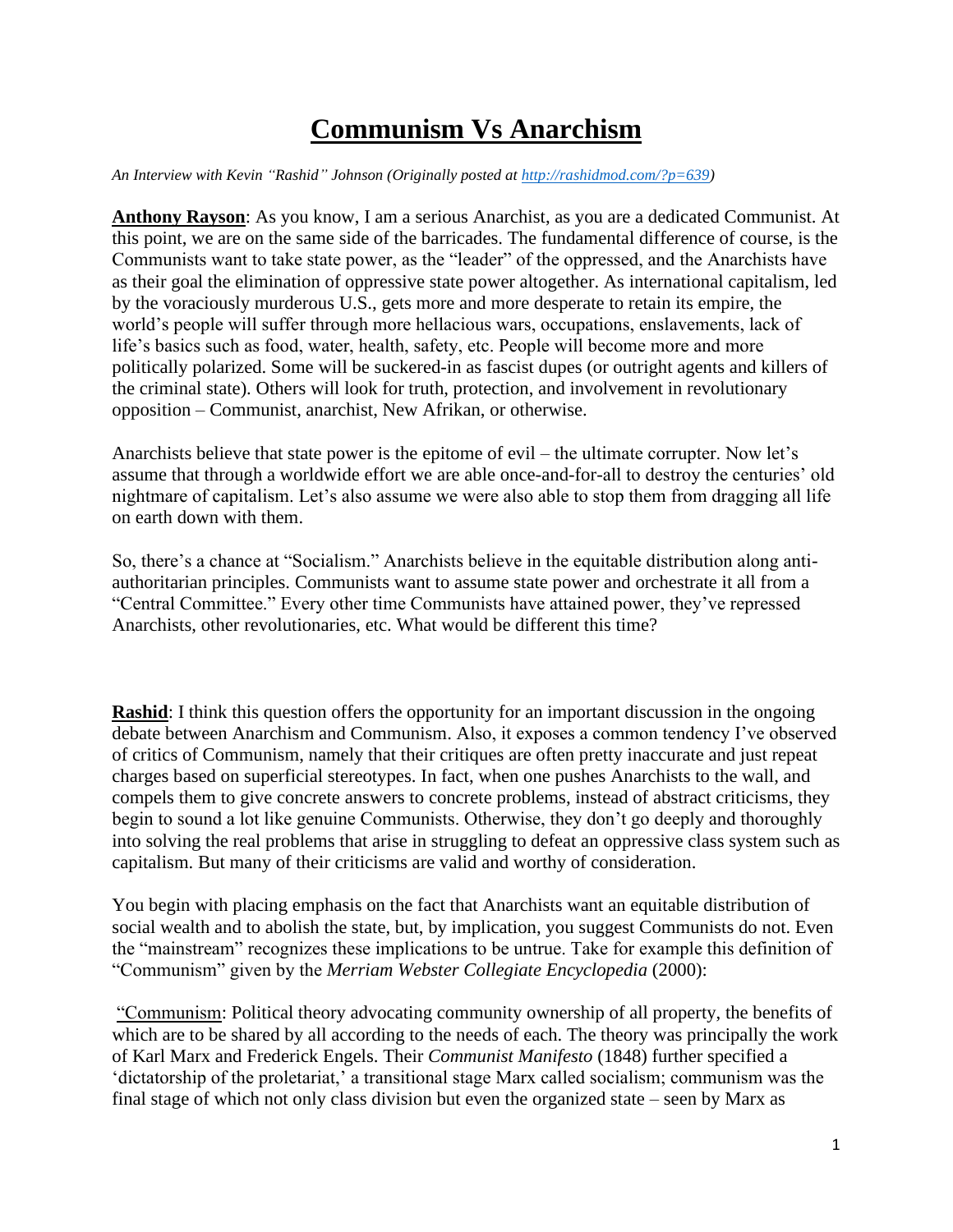inevitably an instrument of oppression – would be transcended. That distinction was lost and 'communism' began to apply to a specific party rather than a final goal…"

This summary of the nature and goals of Communism sounds pretty similar to what you state are the goals of Anarchism: equitable distribution of property and abolition of the state. Indeed, both Communists and Anarchists agree that the state is an "instrument of oppression." But it seems, just as the mainstream reference book points out, you've embraced the erroneous view that Communism is a "specific party" rather than a "final goal." Can it be that the imperialists have a more accurate and fair understanding of what Communism is than the modern Anarchists?

However, prominent Anarchists of the past have conceded that the goals of Anarchism and Communism are much the same. Indeed, Alexander Berkman in his *ABC of Anarchism* (1929) saw the goals of Communism and Anarchism as synonymous. In fact, he used the term "Anarchism" to describe Communism:

"The greatest teachers of socialism – Karl Marx and Frederick Engels – had taught that anarchism would come from socialism. They said that we must first have socialism [the dictatorship of the proletariat], but that after socialism there will be anarchism, and that it would be a freer and more beautiful condition of society to live in than socialism."

So the "fundamental difference" between Anarchism and Communism is *not* in their views on equal distribution of wealth and abolishing the state. The fundamental difference is on *how* to go about achieving these ends and their class basis. Anarchism promotes an *idealistic* approach rooted in a petty-bourgeois class perspective, while Marxist Communism promotes a materialist and dialectical approach rooted in a working class perspective.

Now Communists and most Anarchists agree that armed struggle will be required to compel and wrest control of property relations from the bourgeoisie (or capitalist ruling class) and to overthrow and smash the state it rules through – because the essence of state power is a specialized armed force of men (and now also wimyn). The capitalists aren't going to relinquish their power and wealth without a fight – never have, never will!

So essentially, it is a question of what to do after the bourgeois class is overthrown, and when do we lay down our arms? Because that is what *state power* is all about. So by resorting to arms in the first place, the Anarchists *are* taking part in *the exercise of dictatorial power* and the use of *authoritarian* means to repress the bourgeois class. Here's how Frederick Engels made the point:

"The anti-authoritarians demand that the political state be abolished at one stroke, even before the social relations that gave birth to it have been destroyed. They demand that the first act of the social revolution shall be the abolition of authority.

"Have these gentlemen ever seen a revolution? A revolution is certainly the most authoritarian thing there is; it is an act whereby one part of the population imposes its will upon the other part by means of rifles, bayonets and cannon, all of which are highly authoritarian means. And the victorious party must maintain its rule by means of the terror which its arms inspire in the reactionaries. Would the Paris Commune have lasted more than a day if it had not used the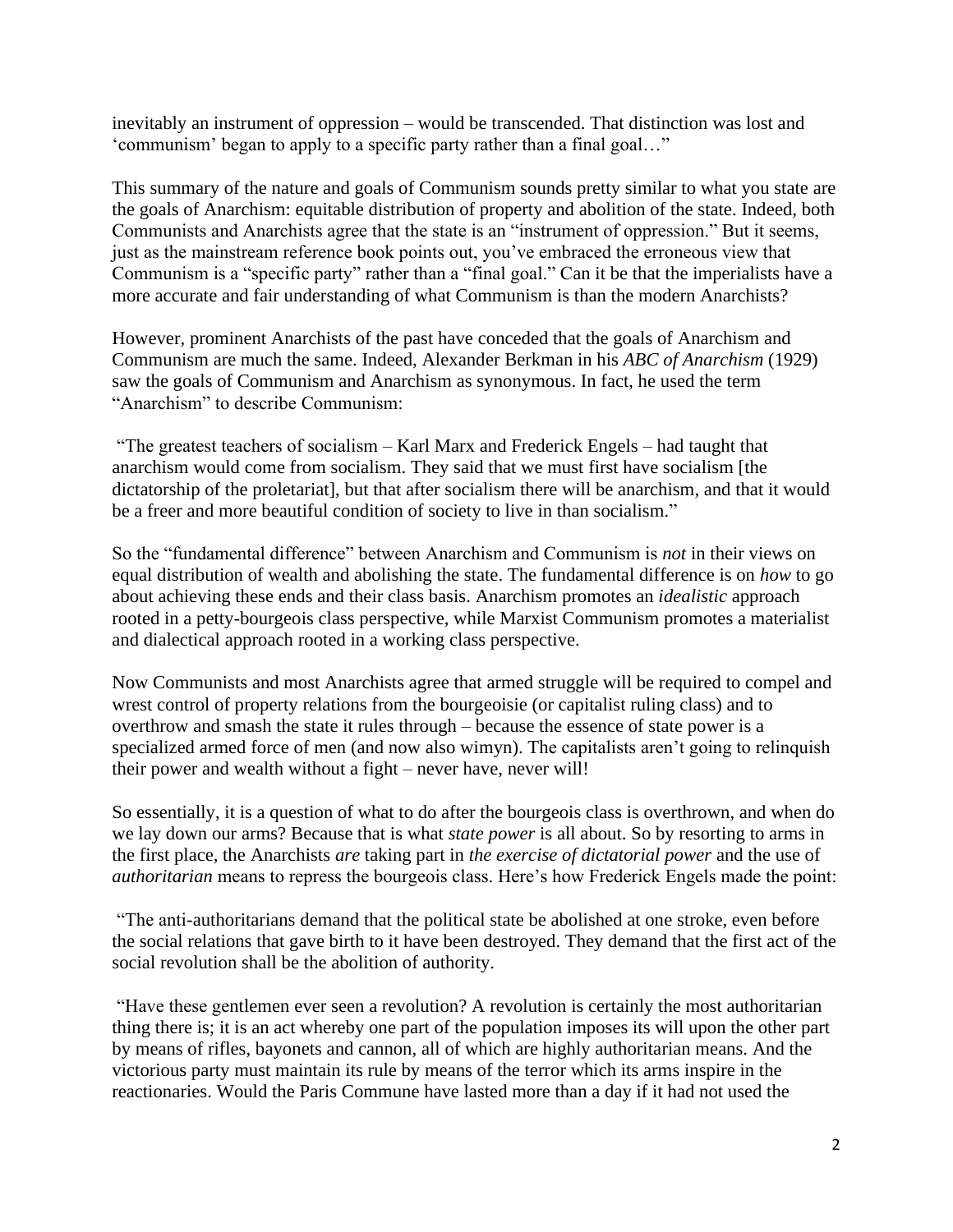authority of the armed people against the bourgeoisie? Cannot we, on the contrary, blame it for having made too little use of that authority? Therefore one of two things; either the antiauthoritarians don't know what they are talking about, in which case they are creating nothing but confusion, or they do know, and in that case they are betraying the cause of the proletariat. In either case, they serve only reaction."

So we see an inherent contradiction in Anarchism that renders it fundamentally either pro- or counter-revolutionary, namely, whether it supports or opposes the armed struggle of the proletariat and consolidation of people's power. In either event, overthrowing the state power of the bourgeoisie won't in one stroke abolish the bourgeois class and its aspirations to regain state power. The Communists' goal is to smash the state power of the capitalists *right away*; to do away with their army, their police, their courts and their prisons. *But*, we cannot get rid of the bourgeois class so easily, nor the petty-bourgeoisie, nor the bourgeoisified workers and lumpenproletarians.

If we were to put down our guns at this point, – if we did not maintain our own army, police, courts and prisons – these elements would turn right around and rig up a new bourgeois state. They would rig up a bourgeois state and use it to repress us – everyone connected with the revolution and the masses. This is exactly what happened in the Mexican Revolution when Emiliano Zapata listened to his Amerikan Anarchist advisors and gave up state power after victory and went home. The new reconstituted bourgeois state quickly hunted him down and murdered him like a dog – and Mexico has been under a bourgeois dictatorship and U.S. imperialist domination ever since.

This is also what happened in the *very* short-lived Spanish Revolution, the revolution the Anarchists claim to have been successful at. The bourgeoisie overthrew it overnight and immediately reasserted their rule. This occurred because the Anarchists opposed establishing a workers' state and the Communists who were trying to create one. The Fascists reaped the victory and ruled Spain with an iron fist for decades after.

In *Homage to Catalonia*, George Orwell's memoir of the Spanish Revolution, he gave an account of how instantly and completely bourgeois rule reasserted itself in Barcelona only months after it had been overthrown by the working class. In the beginning of his memoir, Orwell gives a glorious account of Barcelona when the popular revolution was still underway in latter 1936. He then contrasts how only months later the revolutionary successes had vanished without a trace. Here is his description of conditions in April 1937:

"Everyone who has made two visits, at intervals of months, to Barcelona during the war has remarked upon the extraordinary changes that took place in it. And curiously enough, whether they went there first in August and again in January, or, like myself, first in December and again in April, the thing they said was always the same: that the revolutionary atmosphere had vanished. No doubt to anyone who had been there in August, when the blood was scarcely dry in the streets and the militia was quartered in the small hotels, Barcelona in December would have seemed bourgeois, to me, fresh from England, it was liker to a worker's city than anything I had conceived possible. Now the tide had rolled back. Once again it was an ordinary city, a little pinched and chipped by war, but with no outward sign of working-class predominance…. The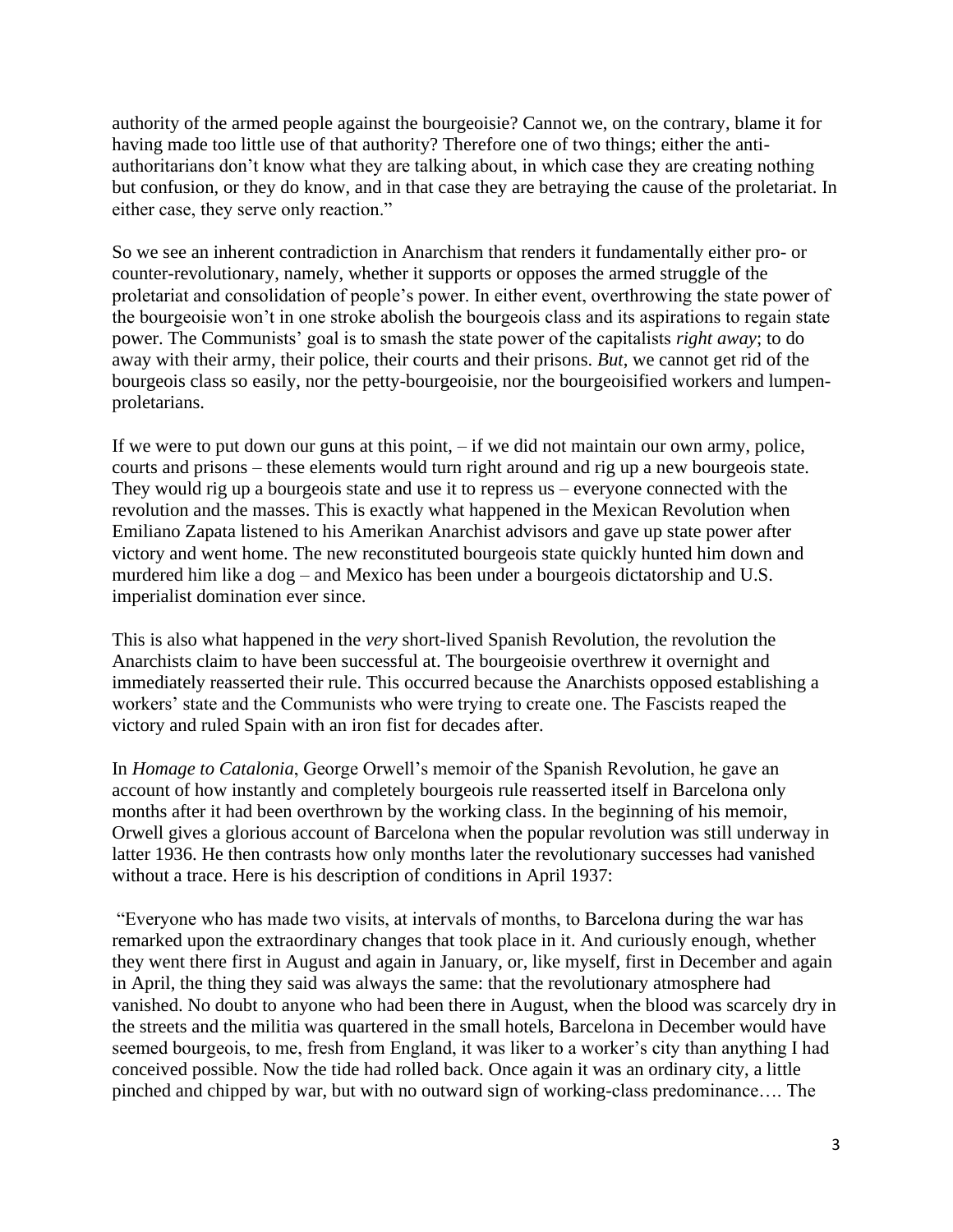officers of the new Popular Army, a type that had scarcely existed when I left Barcelona, swarmed in surprising numbers… [wearing] an elegant khaki uniform with a tight waist, like a British officer's uniform, only a little more so. I do not suppose that more than one in twenty of them had yet been to the front, but all of them had an automatic pistol strapped to their belts, we, at the front, could not get pistols for love or money…

"A deep change had come over the town. There were two facts that were the keynote of all else. One was that the people – the civil population – had lost much of their interest in the war; the other was that the normal division of society into rich and poor, upper class and lower class, was reasserting itself."

Communists simply recognize the state for what it is – namely an instrument by which one class asserts its power over another. Unless the proletariat overthrows the bourgeois capitalist state and replaces it with a proletarian socialist state, the bourgeoisie will maintain its dominance. Only under working class state rule can massive Cultural Revolutions take place to purge bourgeois thinking and practices, which, once this process succeeds, will bring about the egalitarian stateless social order. So our object is to create a proletarian state with our own special bodies of armed wimyn and men, our own courts and our own prisons for those who commit crimes against the people. Under this system the armed workers will defend the revolution and use their power to transform all of society to eliminate classes and lay the basis for advancing to the kind of society both the Anarchists and Communists want.

It is at this point, *and not a moment sooner*, that we will lay down our guns and move forward to advance the stateless society, because only then will it be *possible* to do so. Any other approach is just pipe-dreaming idealism. We believe in the principle of from each according to their ability and to each according to their needs – that is, doing away with the whole concept of commodity exchange. In short: abolishing money. But there has to be a whole lot of cultural revolution and transforming of society to make that possible. There has to be basic changes in how production and distribution of goods are organized. People have to be willing to participate in socialized production without being forced to by economic necessity, and we have to produce enough of everything for everybody to be able to get what they need to survive and be happy.

Another factor is that you've got to do it in such a way as to preserve and protect the natural environment so future generations will be able to get what they need and be able to keep society running. This calls for revolution in the cultural, social and political realms and also in science, production and ecology. This all has to be planned, organized and done on a global scale as well as regionally and locally. A stateless society must by definition be a global society without borders. And we can't have one section of humanity hogging all the world's resources, like we do now, which is just what would happen if we didn't start with a worldwide dictatorship of the proletariat.

As to who will get repressed along the way, well, that's up to the proletariat. Isn't it? We advocate a step by step, planned transformation of society rather than anarchy. We believe the masses can be won to understand the logic of this and support it. In this way, repression can be kept to a minimum and democratic methods of persuasion will be the primary focus and means of the struggle. But counter-revolutionaries will be repressed at every stage, and the proletariat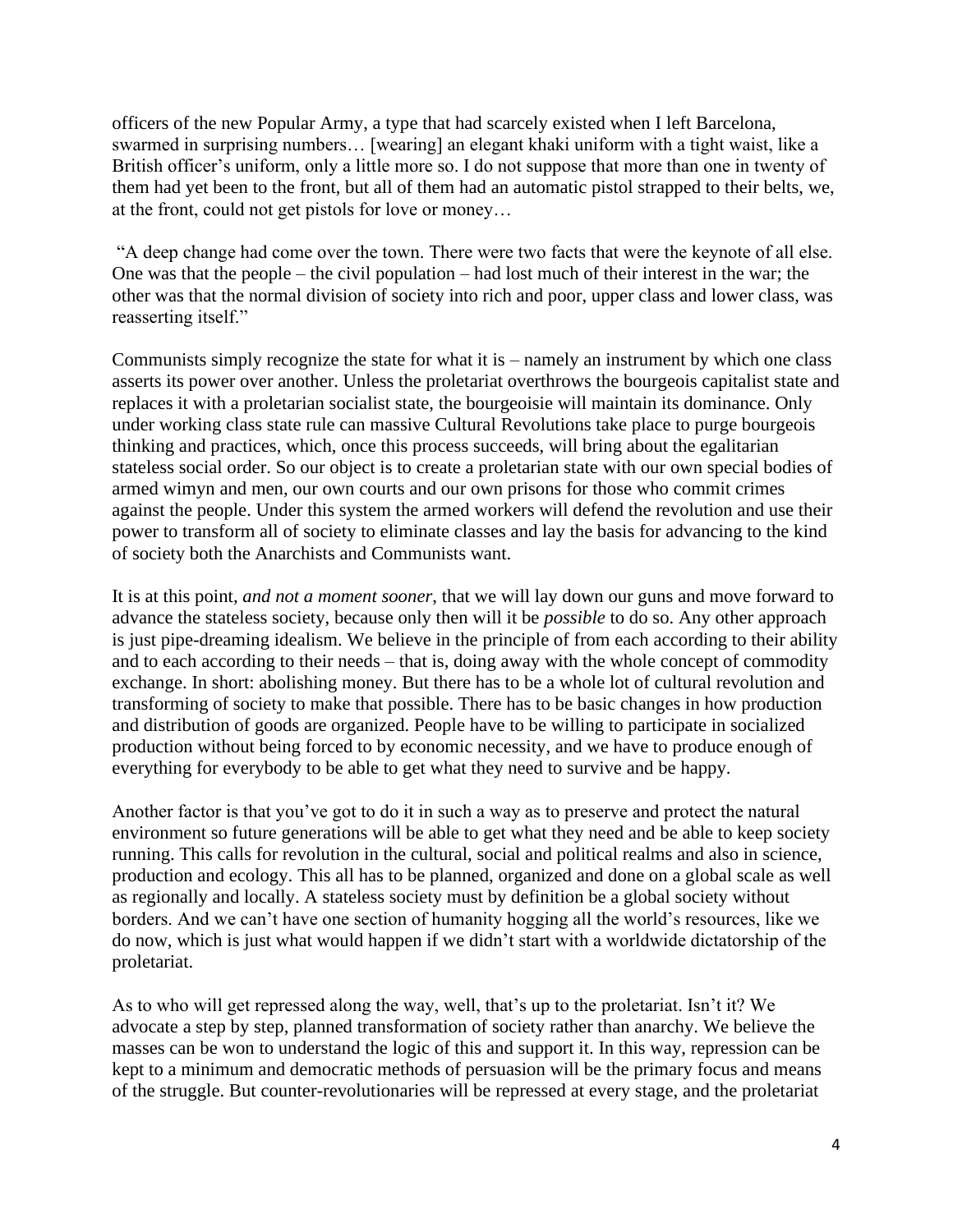will decide how and when and who – no matter what the counter-revolutionaries call themselves – through the organs of people's power and the people's courts.

One thing we've learned from past revolutions is that the greatest threat of capitalist restoration will come from within the upper ranks of the Party and state from those who betray the class stand of the proletariat and assume that of the bourgeoisie. As socialism is a stage of transition from capitalism to communism, it is relatively easy for those at the top to rig up a state capitalist system under the cover of building socialism and take the country back down the capitalist road. This is what happened in the Soviet Union after Stalin, when Khrushchev came to power, and in People's China after Mao died in 1976.

The lesson here is for the proletariat to keep a firm grip on its Party and to exercise all round dictatorship over the bourgeoisie – and especially on those in leadership positions in the Party and the workers' state. Cultural Revolution is the weapon to prevent capitalist restoration and to keep moving society down the path of socialist revolution.

The working class must arm itself with a thorough understanding of the *Science of Revolution* and increasingly take power into its own hands directly to revolutionize every aspect of society. When we say "All Power to the People!," we mean that literally in an ever deepening and allround way. So long as classes exist, it is the proletariat who will be exploited and oppressed, and it is the proletariat who must play the leading role in waging class struggle to overcome it. The class struggle leads inevitably to the elimination of classes and communist society. But at every step it will be a struggle – against idealism and those who would sidetrack and derail the class struggle to preserve and enhance their own privileged positions and keep on exploiting the masses of people.

There is no way to avoid this protracted struggle, and certainly not by disarming the proletariat as soon as the old bourgeois order is overthrown. It certainly can't be done by substituting anarchy for a rational strategy. Only the petty-bourgeoisie – anxious to replace the old bourgeoisie – would intentionally propose such a short-sighted "solution." The true solution is for the petty-bourgeoisie – *including those who become upwardly mobile through the revolution* – to be won to a position of *committing class suicide* and aligning themselves with the oppressed and exploited masses struggling to end all oppression and exploitation by revolutionizing every aspect of society – in a planned, organized and disciplined way through the application of the *mass line* and the illumination of the *Science of Revolution*.

Do we see the contradiction between ourselves and the Anarchists as inherently antagonistic? No, we do not. We believe that it can be resolved non-antagonistically so long as it remains a contradiction within the people. We do not want to repeat the Stalinist errors of treating contradictions within the people the same as contradictions with the enemy.

For many people, as it was with me, Anarchism is a starting place, because it is fundamentally an *emotional* response to the evils of capitalist-imperialism. This was the case with Mao Tse-tung, who self-identified as an Anarchist before becoming a Communist. Throughout his political career he was accused of still being an anarchist by both dogmatists and revisionists alike. Three times he was kicked off the Central Committee of the Chinese Communist Party (CCP), but he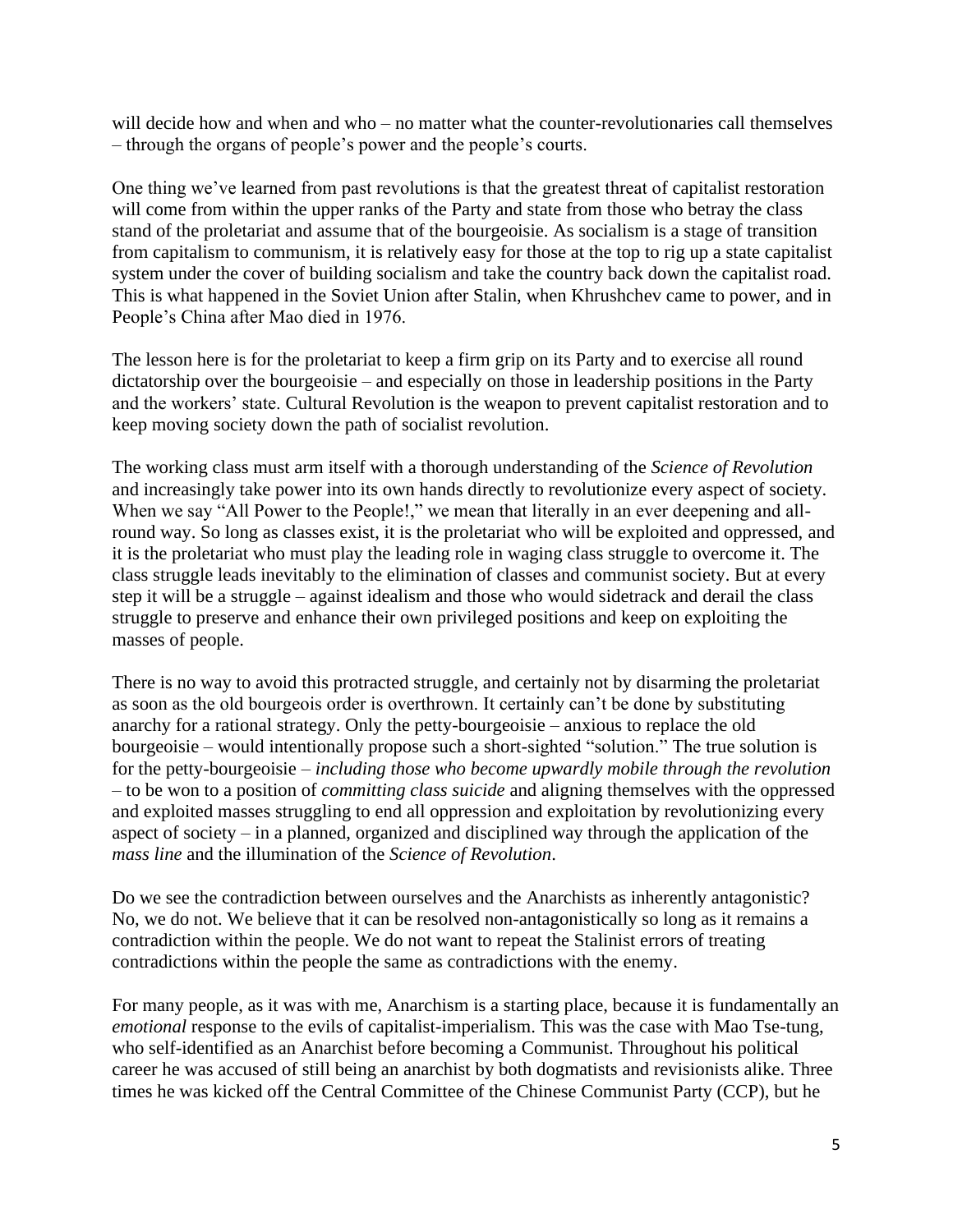maintained that it was a Marxist-Leninist principle to go against the tide and stand firm for revolution. At the Lushan Conference, he threatened to quit his post as Chairman and go back to the mountains and start a new CCP and People's Liberation Army if it was necessary.

As Chairman of the CCP Mao was not the Head of State and was constantly at odds with the state bureaucracy. During the Great Proletarian Cultural Revolution, he suspended the democratic centralism of the Party so that lower bodies were no longer subordinated to higher bodies and he issued the call to the youth, workers and peasants to "bombard the Headquarters!"

Does this mean he was not really a Communist? No, it does not! It means that as a Communist his first and foremost loyalty was to proletarian socialist revolution and the class struggle. "A revolution is not a dinner party," he said, "it is the violent overthrow of one class by another." "By any means necessary!" was the way Malcolm X put it.

Many of the criticisms of the Communist movement made by Anarchists or others are right on. But they are also usually non-dialectical and one-sided. Often they obscure the criticisms of the proletariat who look at the same problems differently. Mao was a firm believer that Communists should openly reveal, criticize and struggle against their "dark side."

We can't do without a proletarian state any more than we can do without smashing the bourgeois state. Does this mean we love violence or love authority? No! It means we are serious enough about ending wage slavery, and all of the evils of capitalist-imperialism, that we are willing to be scientific about revolution and go beyond an emotional response.

As a New Afrikan and a condemned slave of the state, I can't afford not to be serious and scientific about the liberation of my people – and all oppressed people everywhere – through socialist revolution. Our fates are intertwined. Only by carrying the class struggle all the way to Communism will there be a bright future for our posterity. For us, there is only slavery or liberation, so we can have no hesitation when it comes to applying Brother Malcolm's dictum to our struggle. Step by step, stage by stage, we shall advance the revolution through all the twists and turns, setbacks and victories until full liberation is won.

As I said, we can't do without a proletarian state, but there is a tendency for it to turn into its opposite – and we are wise to it. Power does corrupt, and the inevitable continuation of old class relations – particularly in the lower stages of socialism – and the deeply-rooted ideology of the past will nurture the tendency for capitalist restoration. Commodity relations – even under socialist state control – do regenerate capitalism and bourgeois ideas. Non-proletarian class forces – who are necessary to keep the economy and social services going – are going to demand concessions, such as higher wages, personal power and retention of bourgeois rights.

Technicians and professionals in all spheres will defend their privileged position in society and resist the encroachment of the common people in their *business*. And only when the proletariat can do without them can we move from the lower to the higher stage of socialism. The struggle between "Reds" and "Experts" was a major aspect of the Great Proletarian Cultural Revolution in China. We all know that after Mao's death, the "Reds" were defeated and that the "Experts"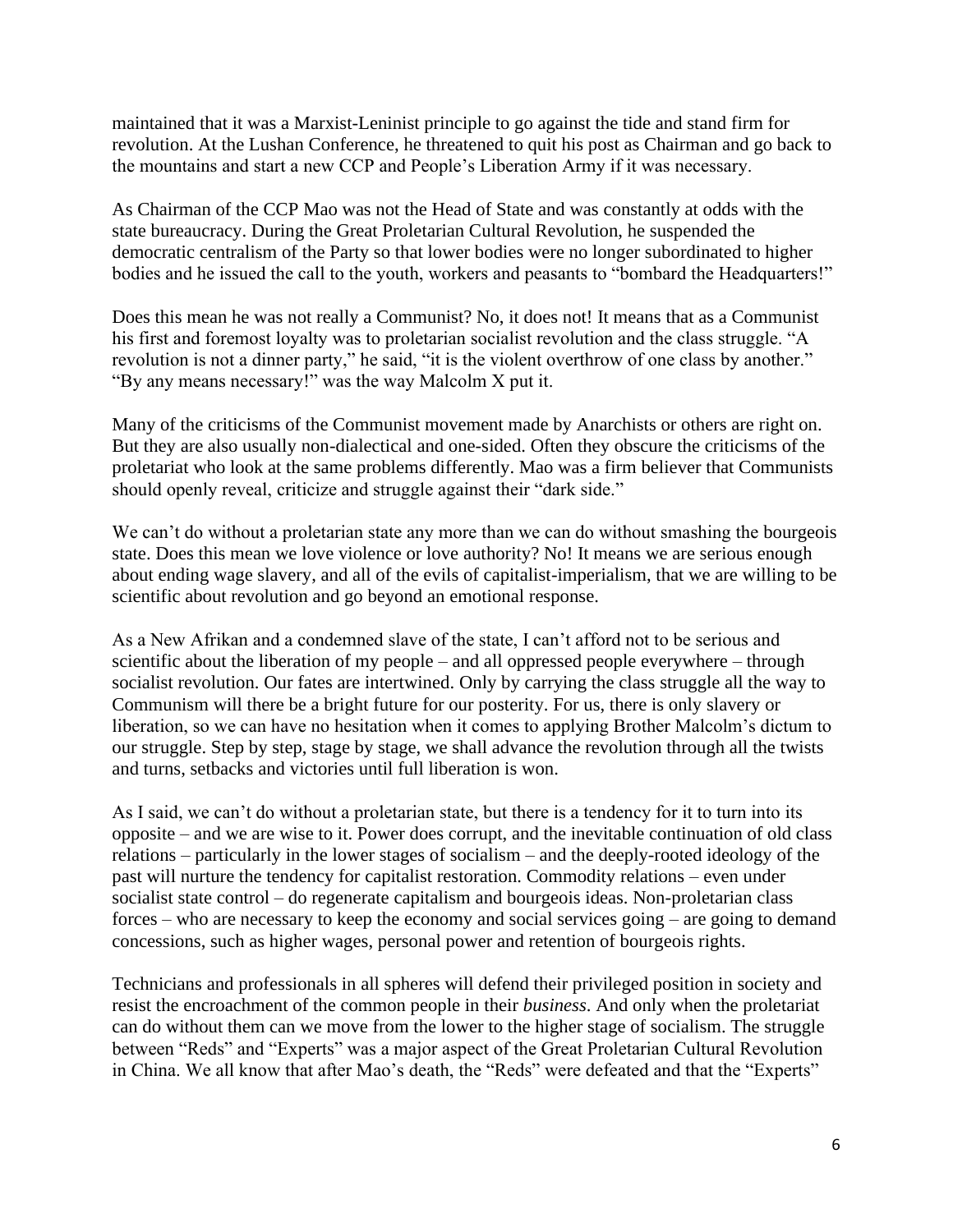now live "high on the hog" in China and the so-called "Communist Party" has become a fascist party of "Experts" and capitalists.

Mao predicted that this outcome was "very possible," but he also predicted that their rule would be short-lived and that they "would know no peace," and we see that today there is a resurgence of Maoism in China and internationally, and we see that China's masses are waging sharp class struggle against their exploitation and oppression.

We also see a resurgence of Anarchism today, and particularly among the youth of the imperialist countries. I *should* say among the *white petty-bourgeois* youth and students, because there is a class and race basis to this resurgence. Anarchy extols the supremacy of the individual and individual freedom, which is also a way to separate oneself from identifying with one's *skin* and *class privileges*. One can say, "I am not responsible for racist and class oppression or for global imperialism. I reject all that. I am an Anarchist." But that neither threatens the ruling class nor helps the oppressed class. It's merely a lifestyle choice, a fashion. You can dress up for it, dye your hair black and get a "bad" haircut, eat vegan food, ride a bicycle, pierce your nose, nipples or tongue, dumpster dive and make the scene.

Then there are the Anarchist careerists, which brings to mind admissions made and the example set by Greg Wells, an Anarchist journalist out of Richmond, Virginia, with whom I was corresponding a few years back. At a time when I was facing a high-point of repression from prison officials, I proposed a few ideas to him about consolidating discrete activists into a practical support network for prisoner activists and other oppressed individuals. He replied that my proposals definitely needed doing, and that "as much as" he'd "love to" help he was "simply too comfortable to do any such thing." He added, "I'll tell you something that other Anarchists won't admit, but it's true. You know that most Anarchists are comfortable white middle-class and aren't going to do much more than a little protesting and critical writing."

Greg is a prolific writer who has made a career out of railing at capitalism, racial and gender oppression, U.S. imperialist wars, etc., yet he concedes his unwillingness to jeopardize his status and comfort level by allying himself in practice with the oppressed. As he confessed, this is typical of most of the milieu of petty bourgeois Anarchists. Indeed, I would say it is typical of most radical intellectuals on the Amerikan Left. As I stated in a previous unpublished article:

"99% of the radicals are divorced from the masses. They attend rallies and protests but lock their doors when driving through oppressed neighborhoods. They don't know how to do mass work, how to agitate and organize. They think it's their opinions that matter, that they fulfill their political duty by expressing them. Whereas, they need to create a presence on the street, amongst the oppressed workers and nationalities, and time is of the essence."

Of course, there are some Anarchists like ABC, whom we consider to be comrades, who actually do play a role in assisting the struggle in the prisons and are groping with the question of making revolution. We are, as you say, "on the same side of the barricades." The question is can we build a *higher* level of unity and what would that take? Well, we've created the White Panther Organization (WPO) as an arm of the New Afrikan Black Panther Party – Prison Chapter (NABPP-PC), so white comrades can fully unite with us and represent our Party among the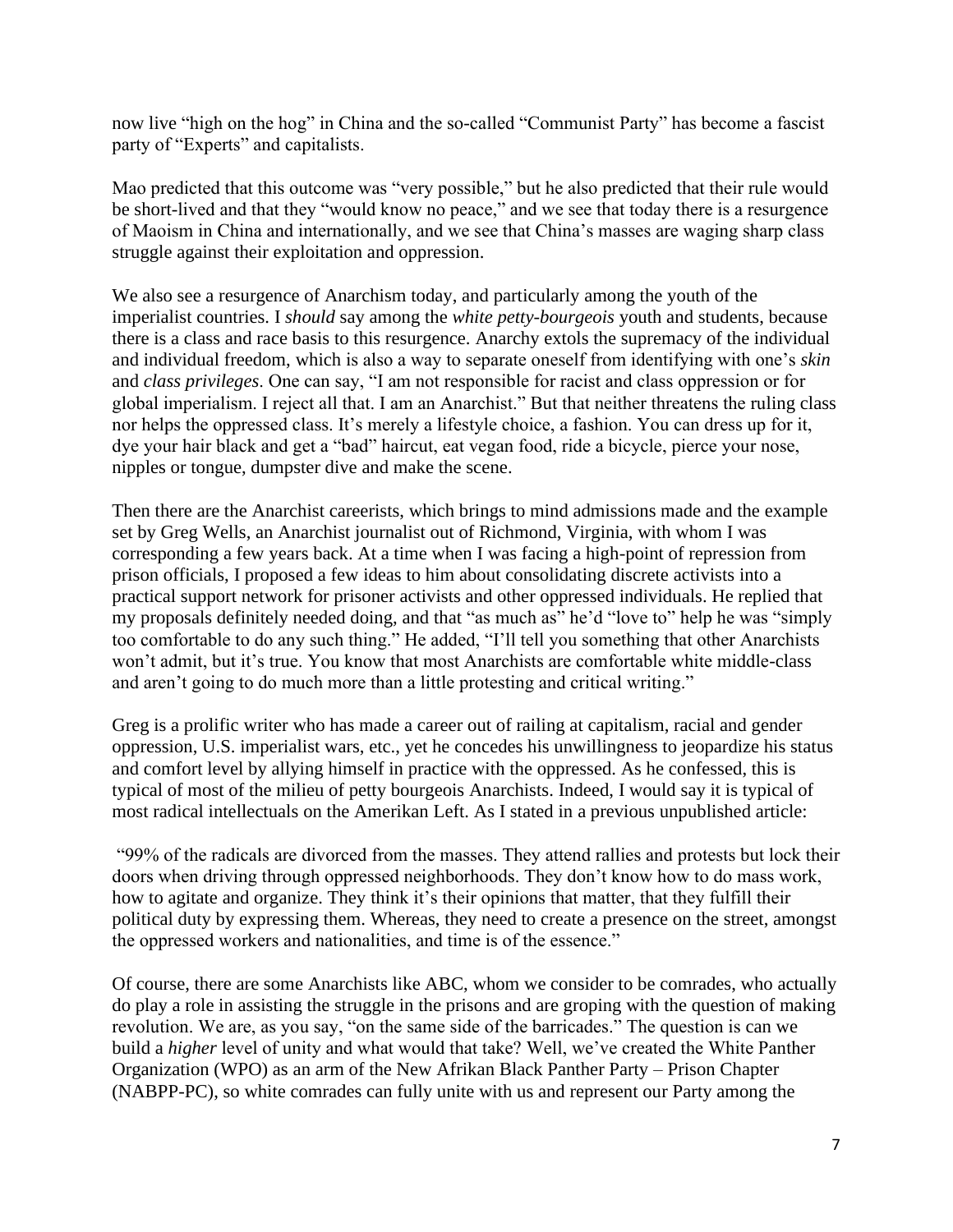oppressed white people. They do have to accept the democratic-centralism of the Party and its rules of discipline, the same as the Black Panthers. They have to study and apply the Science of Revolution and commit to being all-the-way revolutionaries.

NABPP-PC is not a Communist Party per se. We are revolutionary nationalists and internationalists. Our ideological and political line, "Pantherism," is illuminated by Marxism-Leninism-Maoism, and we are committed to fighting for proletarian socialist revolution. We see the key alliance in the United Front Against Capitalist-Imperialism to be between the oppressed nations and nationalities and the multi-ethnic, multi-national working class.

For New Afrikans, the solution to our national oppression is socialist revolution. As long as Black people are oppressed *because* we are Black, there needs to be a Black Panther Party to lead the Black Liberation Struggle. We need to stand together as a Nation under the leadership of our proletarian vanguard. To fight most effectively against white racism, we need white comrades to stand with us – as fellow Panthers or as supporters. We also need to stand in solidarity with all other oppressed peoples and have them stand with us. This is the basis of the United Panther Movement. We believe that the Nation of New Afrikans in Amerika must play a vanguard role in this revolution because of our historical oppression and because we are in a position to do so.

We live in the "Belly of the Beast." We are concentrated in the urban centers of the sole imperialist superpower, and we are infiltrated throughout the oppressor's military and politicaleconomic infrastructure. We are everywhere, even if only pushing a broom or a mop.

We are also part of the Third World, and we are kindred to all other sons and daughters of Afrikan descent. Everywhere we are oppressed because of our black skin under white world domination. As Mao said:

"The evil system of colonialism and imperialism arose and throve with the enslavement of Negroes and the trade in Negroes, and it will surely come to its end with the complete emancipation of the Black people."

He said, "The Afro-American struggle is not only a struggle waged by the exploited and oppressed Black people for freedom and emancipation" but that it is a "clarion call" to all the oppressed peoples. This history and this positioning gives us the opportunity to play a vanguard role in the world revolution, not exclusive of others but in dialectical relationship to all people of color and all who suffer oppression. This does not negate the leading role that must be played by the international proletariat as the class of the future, for it is the ideology and worldview of this class that guides our struggle for liberation.

The New Afrikan Nation is primarily a proletarian nation – on the whole, we own nothing and are forced to sell our labor power to survive or otherwise to survive by any means necessary. Even most of our lumpen-proletariat has an on again off again relationship with wage slavery. Our Party must work ceaselessly to ground our cadre and comrades in a thorough-going proletarian class stand and struggle resolutely against lumpen and petty-bourgeois influences and tendencies.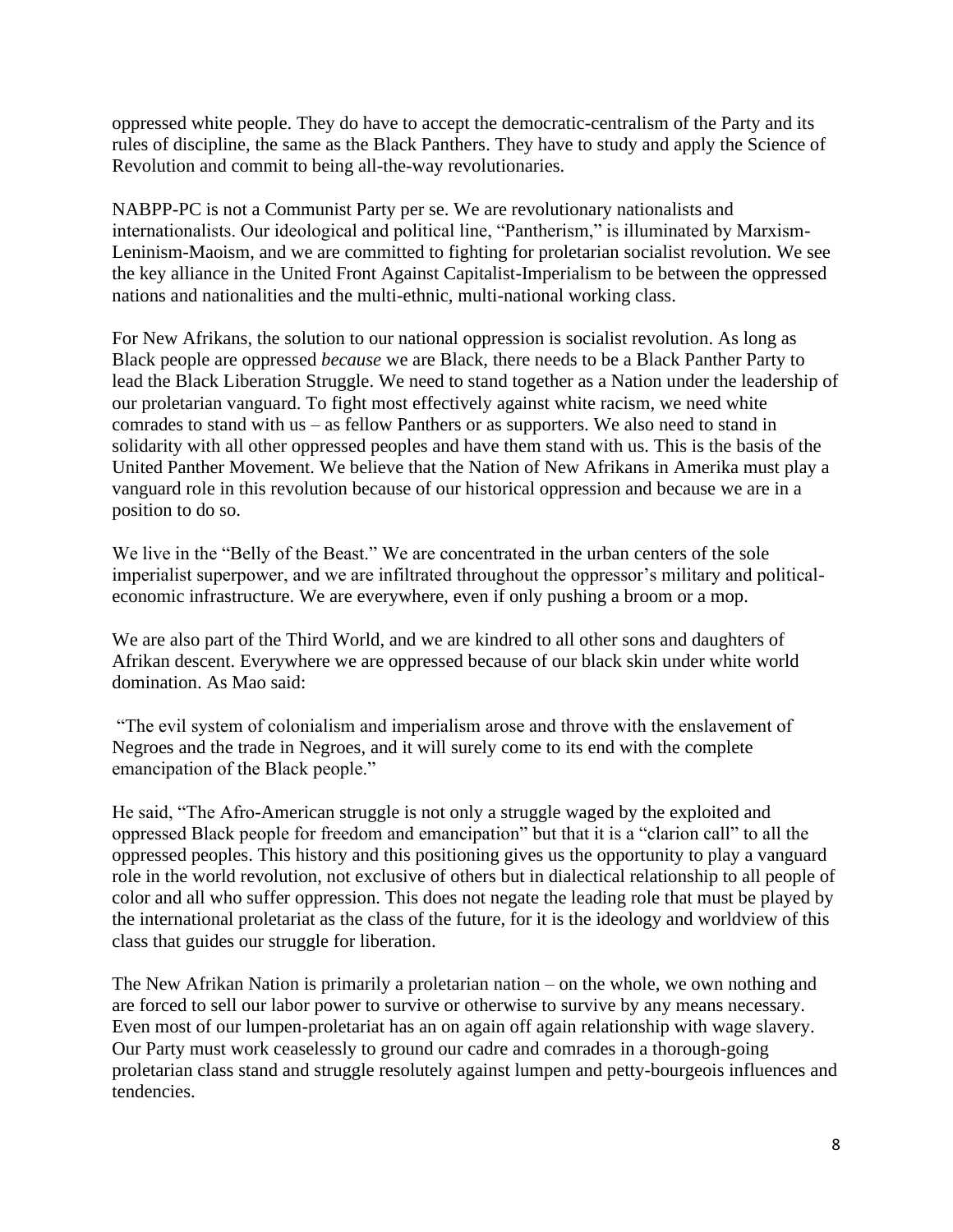For several decades now the ruling class has been pursuing a strategy of criminalization of the poor and our mass incarceration – particularly of our Black youth – and we must counter this with proletarianizing and revolutionizing our young wimyn and men by teaching "Pantherism" and raising up a generation of revolutionary warriors.

But let me return to your question and your point about Anarchists wanting nothing to do with state power and their accepting nothing short of its instant abolition. Well, *the* foremost modern Anarchist intellectual, Noam Chomsky – affectionately known in Anarchist circles as "Uncle Noam" – is both a proponent of using state power (and *bourgeois state power* at that) to address social ills, and he conceded that Anarchism is not an instantly attainable social order. Were it not for his speaking in support of *bourgeois* state power, instead of promoting *proletarian* state power, one would think Chomsky was a Communist espousing the need for the rational use of state power to transform society. "Uncle Noam" put it like this:

"Well it's true that the Anarchist vision in just about all its varieties has looked forward to dismantling state power – and I personally share that vision. But right now it runs directly counter to my goals: My immediate goals have been, and now very much are, to defend and even strengthen certain elements of state authority that are now under severe attack. And I don't think there's any contradiction there – none at all, really.

"For example, take the so-called 'welfare state.' What's called the 'welfare state' is essentially a recognition that every child has a right to have food, and to have health care and so on – and as I've been saying, those programs were set up in the nation-state system after a century of very hard struggle, by the labor movement, and the socialist movement, and so on. Well, according to the new spirit of the age, in the case of a fourteen-year-old girl who got raped and had a child, her child has to learn 'personal responsibility' by not accepting state welfare handouts, meaning by not having enough to eat. Alright, I don't agree with that at any level. In fact I think it is grotesque at any level. I think those children should be saved. And in today's world, *that's going to involve working through the state system*, it's not the only case.

"So despite the anarchist 'vision,' I think aspects of the state system, like the one that makes sure children eat, have to be defended – in fact, defended very vigorously. And given the accelerated effort that's being made these days to roll back the victories for justice and human rights which have been won through long and often extremely bitter struggles in the West, in my opinion the immediate goal of even committed anarchists should be to defend some state institutions, while helping to pry them open to more meaningful public participation, and ultimately to dismantle them in a much more free society.

"There are practical problems of tomorrow on which people's lives very much depend, and while defending these kinds of programs is by no means the ultimate end we should be pursuing, in my view we still have to face the problems that are right on the horizon, and which seriously affect human lives. I don't think those things can simply be forgotten because they might not fit with some radical slogan that reflects a *deeper vision of a future society*. The deeper vision should be maintained, they're important – but *dismantling the state system is a goal that is a lot further away*, and you want to deal first with what's at hand and nearby, I think….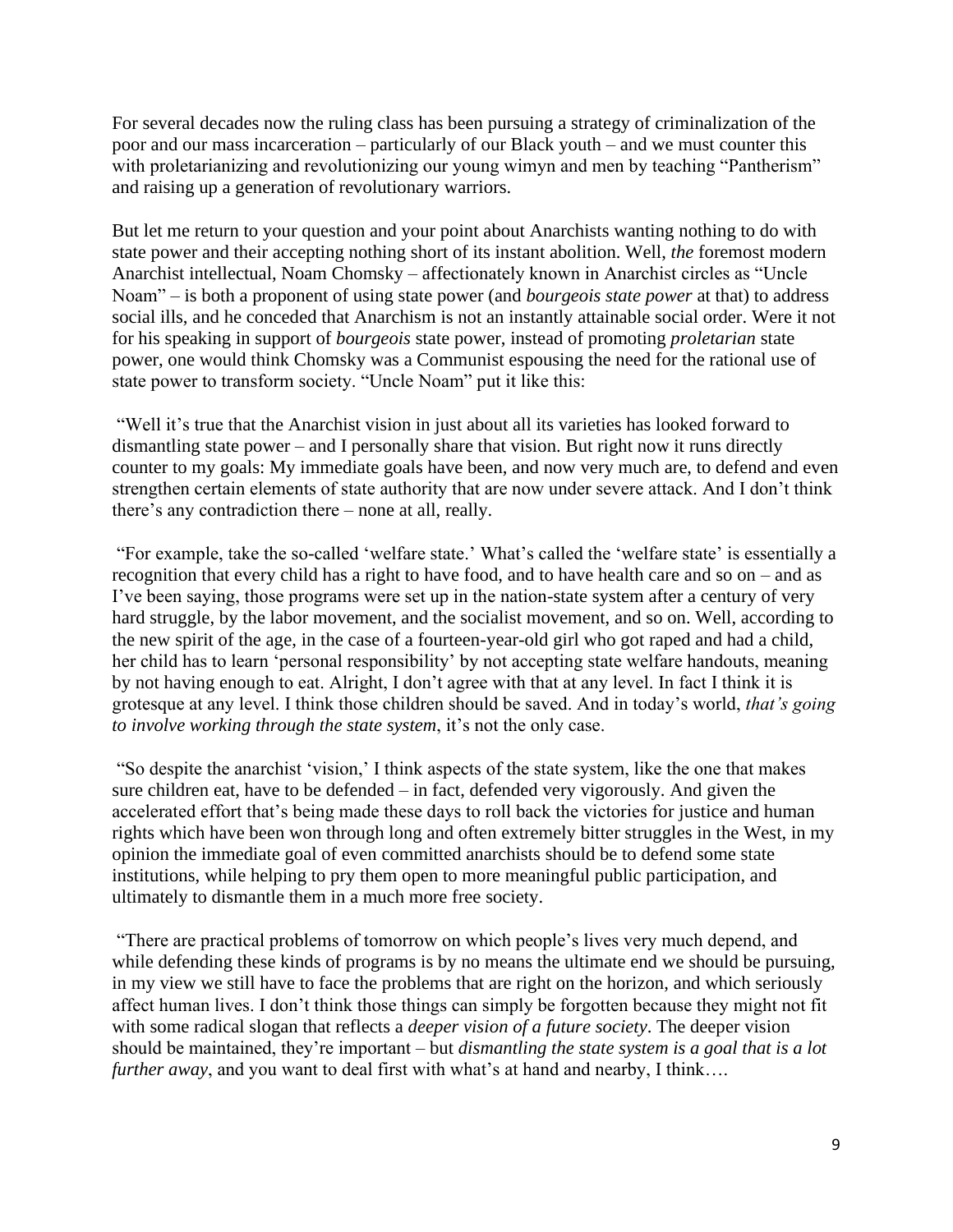"So I think it's completely realistic and rational to work within structures to which you are opposed, because by doing so can help to move to a situation where then you can challenge these structures."

Chomsky's proposing that radicals work within bourgeois state institutions to address social needs actually conforms to a strategy of absorbing and controlling dissidents and activists within government structures, which was proposed by the U.S. National Security Council in the late 1970s. This reflects how the confused class stand of the petty-bourgeoisie leads to erroneous approaches to opposing imperialist oppression. But, *that* Chomsky recognized the need to use state power along the road to ultimately abolishing the state shows that Communist and Anarchist theory is not so irreconcilable. Anarchists must simply recognize the role of the proletariat as preeminent in the struggle against capitalist-imperialism and the advance to a classless society.

I want to add that we reject the nihilism that is so often associated with both Anarchism and gangsterism. We base ourselves on *Panther Love.* As both Ché Guevara and Mao pointed out, love is the motivation of a true revolutionary. Our love for the people, for liberty and justice, and for the unborn generations for whom we stand ready to sacrifice our lives, is manifested in everything we do and say.

On the question of who should legitimately coordinate the application of state power and lead society in general, again "Uncle Noam" promotes the need and role for a leading structure very similar to our concept of a genuine vanguard party operating with committee structures and democratic centralism. He opposed the ultra-democratic approach to running even a basic community as impossible. Indeed there has never existed a society without some form of leadership. Here again is Chomsky:

"No, I don't think [a large mass of people could actively participate in all the decisions that need to be made in a complex modern society]. I think you've got to delegate some of those responsibilities. But the question is, where does authority ultimately lie? I mean, since the very beginnings of the modern democratic revolutions in the seventeenth and eighteenth centuries, it's always been recognized that people have to be represented – the question is, are we represented by, as they put it, 'countrymen like ourselves,' or are we represented by 'our betters'?

"For example, suppose this was our community, and we wanted to enter into some kind of agreement with the community down the road – if we were fairly big, we'd have to delegate the right to negotiate things to representatives. But then the question is, who has the power to ultimately authorize those decisions? Well, if it's a democracy, that power ought to lie not just *formally* in the population, but *actually* in the population – meaning the representatives can be recalled, they're answerable back to their community, they can be replaced. In fact, there should be as much as possible in the way of constant replacement, so that political participation just becomes a part of everybody's life.

"But I agree, I don't think it's possible to have large masses of people get together to decide every topic – it would be unfeasible and pointless. You'd want to pick committees to look into things and report back, and so on and so forth. But the real question is, where does authority lie."